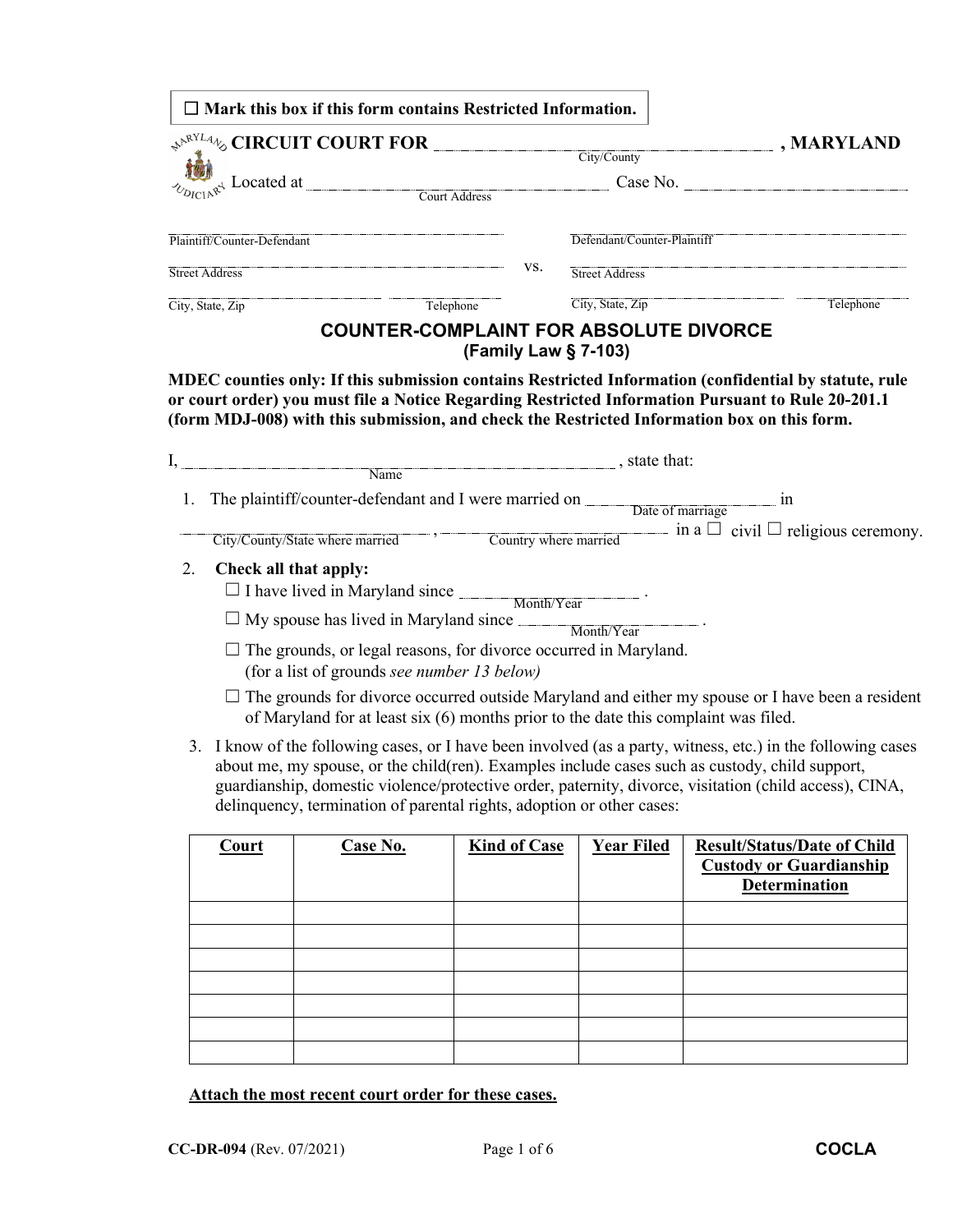## 4. **Children** *(check one):*

☐ We have no children together **(***skip to number 10***)**.

 $\Box$  My spouse and I are parents of the following child(ren).

| Name | Age    | --------<br>Name | Age |
|------|--------|------------------|-----|
| Name | Aoe    | Name             | Age |
| Name | <br>١œ | Name             | Age |

5. I know of the following people, who are not parties to this case, who have physical custody of, or claim rights of legal custody, physical custody, or visitation (child access) with the minor child(ren).

| Name                                         | <b>Current Address</b> |      |
|----------------------------------------------|------------------------|------|
| Name                                         | <b>Current Address</b> |      |
| Name                                         | <b>Current Address</b> |      |
| 6. The minor child(ren) currently live(s) at | <b>Address</b>         | with |
| $N_{\rm max}$                                |                        |      |

Name

7. The minor child(ren) has/have lived in Maryland for at least six (6) months  $\Box$  yes  $\Box$  no. In the past five (5) years, the minor child(ren) have lived in the following places with the following persons:

| <b>Time Period</b> | <b>Address</b> | <b>Name(s) and Current Address of</b><br><b>Person(s) with whom Minor</b><br>Child(ren) Lived |
|--------------------|----------------|-----------------------------------------------------------------------------------------------|
|                    |                |                                                                                               |
|                    |                |                                                                                               |
|                    |                |                                                                                               |
|                    |                |                                                                                               |
|                    |                |                                                                                               |
|                    |                |                                                                                               |
|                    |                |                                                                                               |

8. It is in the best interest of the minor child(ren) that I have *(check one selection from each line):*  $\Box$  joint  $\Box$  primary physical custody (parenting time) of

| Name $(s)$ of child $(ren)$ |  |
|-----------------------------|--|

☐ joint ☐ sole legal custody (decision-making authority) of

Name(s) of child(ren)

 $\Box$  visitation (child access or parenting time) with

 $\overline{\text{Name}(s) \text{ of child}(ren)}$ 

.

.

.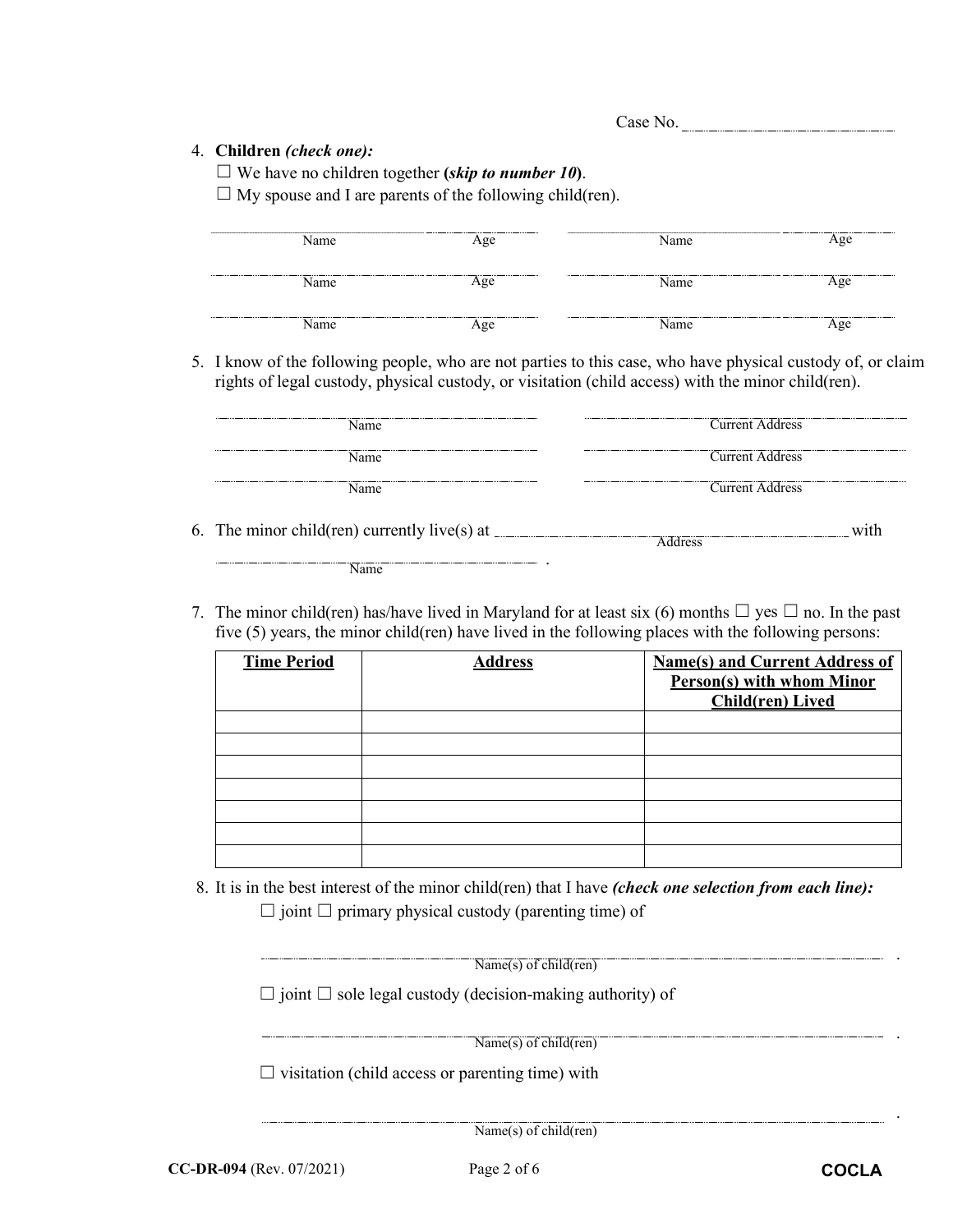Case No.

My spouse and I **(***check one***)**:

- $\Box$  have agreed on a parenting plan(s) that we believe is/are in the best interest of the minor child(ren). **Attach your signed parenting plan agreement.**
- $\Box$  have not agreed on a parenting plan(s). *See: Maryland Parenting Plan Instructions (CC-DRIN-109) and Maryland Parenting Plan Tool (CC-DR-109).*

9. **Child Support** *(check one)*:

 $\Box$  I am asking for child support and/or health insurance for the minor child(ren).

**If you and your spouse's combined gross monthly income (not take home pay) is \$15,000 or less, attach Financial Statement (Child Support Guidelines) (CC-DR-030); if the combined gross monthly income is more than \$15,000, attach Financial Statement (General) (CC-DR-031).**

 $\Box$  Child support has been established:

 $\Box$  in a separate court case, Case No.  $\Box$  in  $\Box$ 

**EXECUTE:** Attach a copy of the most recent order if available. County and State

□ in the Office of Child Support, Case No.

 $\Box$  I am not asking for child support and/or health insurance for the minor child(ren) at this time because

10. **Alimony:**  $I \square$  am  $\square$  am not seeking alimony because

**Attach a Financial Statement (General) (Form CC-DR-031) if you want alimony.** 

11. **Marital Property:** (*You do not have to complete this section if you are not asking the court to make decisions about your property. However, if you do not complete this section, the court may be prevented from making decisions about certain property after a divorce has been granted.)*

My spouse and/or I have the following property that needs to be divided *(check all that apply)*:

- ☐ House ☐ Furniture  $\Box$  Pension(s)/Retirement account(s)  $\Box$  Bank account(s) and investment(s)
- $\Box$  Motor vehicles
- ☐ Other:

 $\Box$  I am requesting to have use and possession of the home and/or family use personal property for the benefit of the minor child(ren) for up to three (3) years after the divorce.

 $\Box$  My spouse and I have already reached an agreement about our marital property AND alimony. **Attach a copy of your signed written agreement.**

 $\Box$  My spouse and I have no marital property that needs to be decided by the court.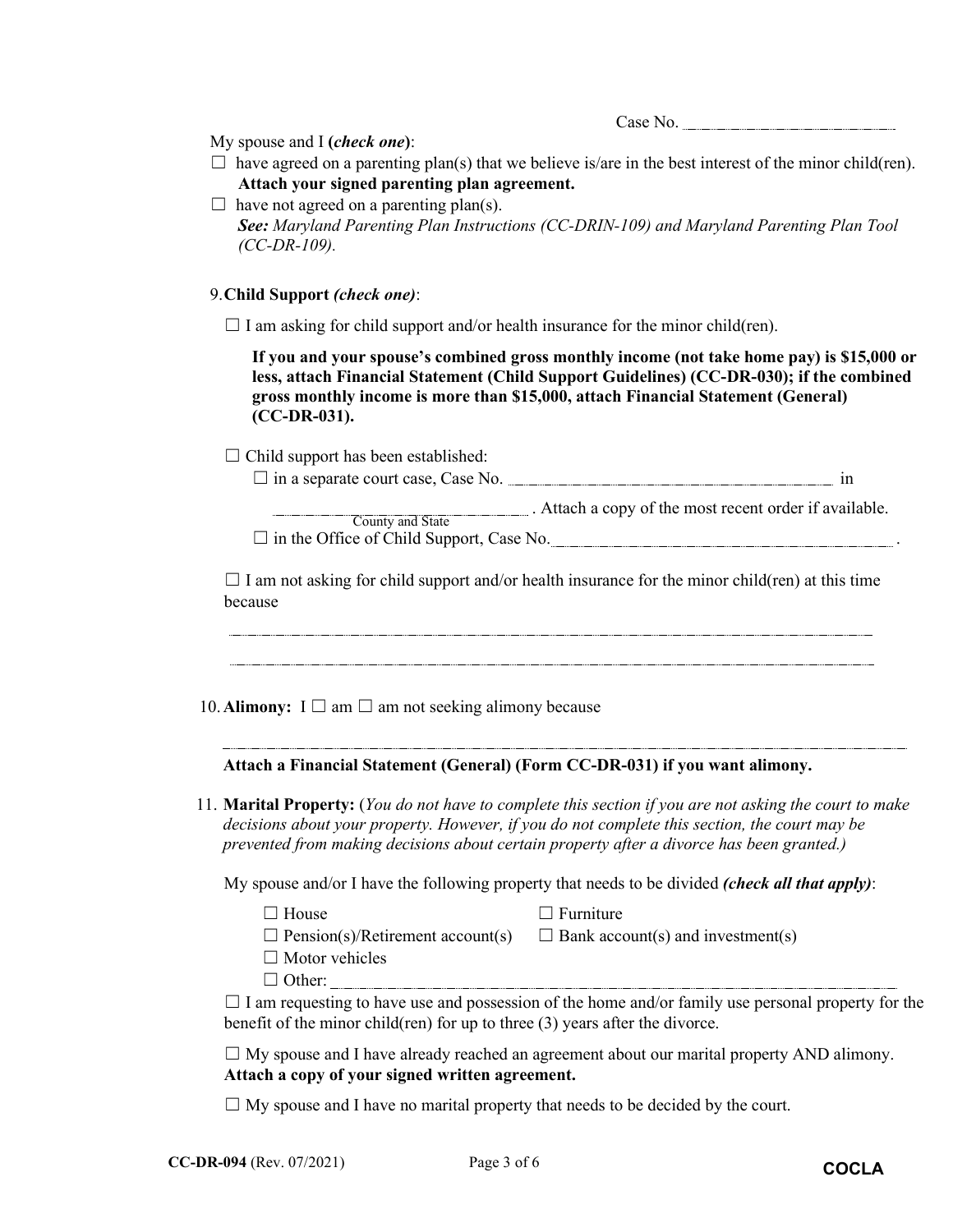| C<br>- |  |
|--------|--|
|--------|--|

12. I am requesting to be restored to my former name

Full former name

(If you do not request your former name at this time, you may do so later by filing a motion within 18 months after the judgment of absolute divorce was entered.)

13. My grounds (legal reasons) for absolute divorce are *(you may check more than one):*

☐ **Mutual Consent** – My spouse and I have signed a written settlement agreement that resolves issues relating to alimony, the distribution of property, and the care, custody, access, and support of minor or dependent children. Neither of us has taken any action to set aside the agreement.

**Attach a copy of your written and signed agreement. If your agreement provides for the payment of child support, you must attach a copy of the completed Child Support Guidelines Worksheet (Form CC-DR-034 for primary physical custody or CC-DR-035 for shared physical custody).**

□ 12-Month Separation – From on or about <sub>,</sub> my spouse and I have lived apart in separate residences, without interruption or sexual intercourse for 12 months or more **before** the date of filing of this complaint. Month/Date/Year

 $\Box$  **Adultery** – My spouse committed adultery.

 $\Box$  **Actual Desertion** – On or about  $\Box$ , my spouse deliberately, without just cause or reason, abandoned and deserted me, with the intention of ending our marriage. This desertion has continued without interruption for 12 months or more **before** the date of filing of this complaint and there is no reasonable expectation we will reconcile (get back together). Month/Date/Year

□ **Constructive Desertion** – On or about Month/Date/Year, J left my spouse because his/her

persistent conduct or cruel and vicious treatment towards me made continuing our marriage impossible in order to preserve my health, safety, or self-respect. This conduct was the final and deliberate act of my spouse and our separation has continued without interruption for 12 months or more **before** the date of filing of this complaint, and there is no reasonable expectation we will reconcile (get back together).

□ **Criminal Conviction or a Felony or Misdemeanor** – On or about \_\_\_\_\_\_\_\_\_\_\_\_\_\_\_\_\_\_\_\_, my Month/Date/Year

spouse was sentenced to serve at least three (3) years or an indeterminate sentence in a penal institution and has served 12 or more months of the sentence **before** the date of filing of this complaint.

☐ **Cruelty/Excessively Vicious Conduct Against Me and/or my Minor Children** – My spouse's cruel and excessively vicious conduct toward me and/or my minor child(ren) has made continuing the marriage impossible, and there is no reasonable expectation that we will reconcile (get back together).

 $\Box$  **Insanity** – On or about  $\frac{Month/Date/Year}{Month/Date/Year}$ , my spouse was confined to a mental institution,

hospital, or other similar institution, and has been confined for at least three (3) years **before** the date this complaint was filed. Two (2) medical professionals competent in psychiatry will testify that the insanity is incurable and there is no hope of recovery. My spouse or I have lived in Maryland for at least two (2) years before the filing of this complaint.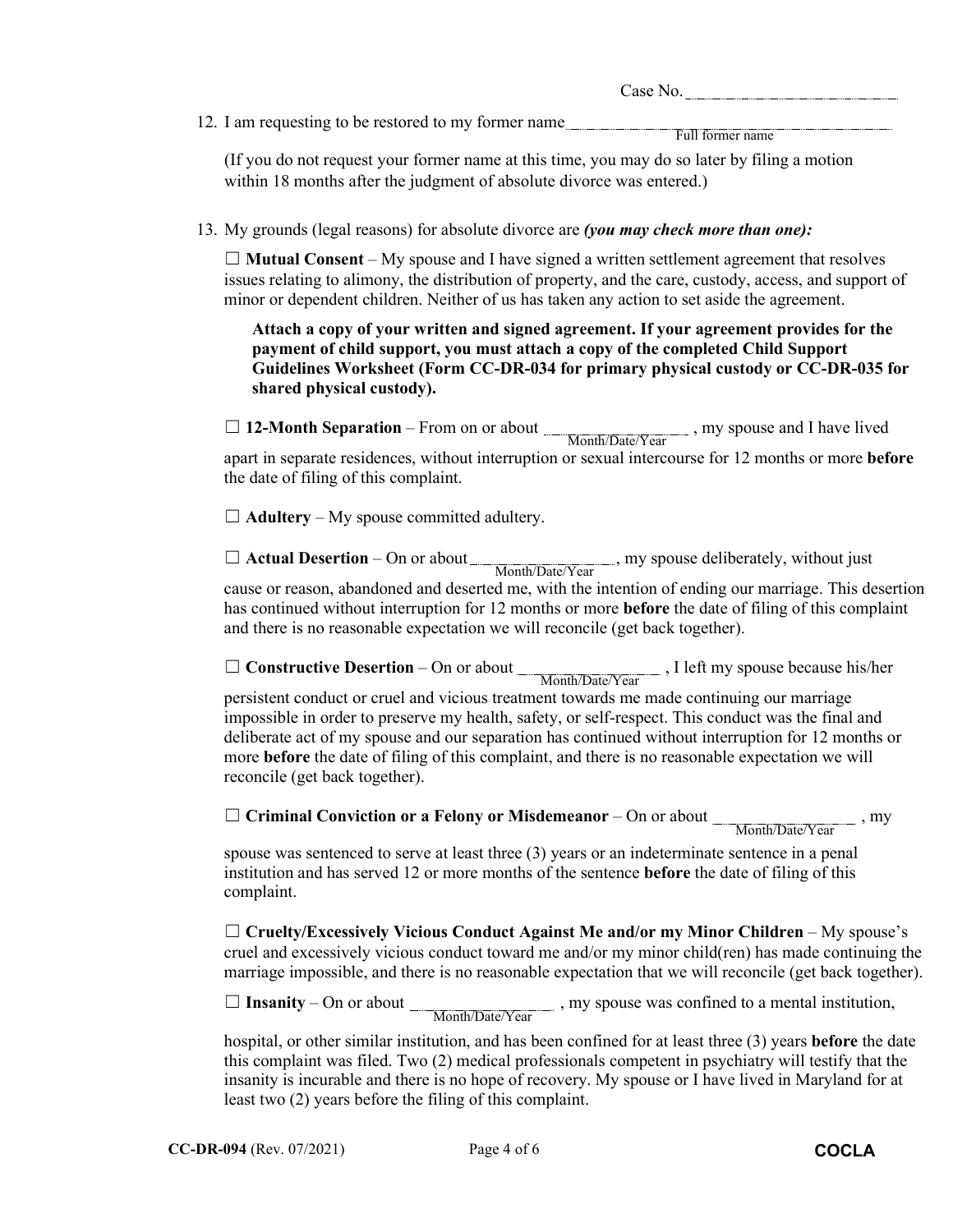Case No.

## **FOR THESE REASONS**, I request *(check all that apply):*

 $\boxtimes$  An Absolute Divorce.

 $\Box$  A change back to my former name,  $\Box$ Full former name

 $\Box$  Joint  $\Box$  primary physical custody (parenting time) of the minor child(ren).

- $\Box$  Joint  $\Box$  sole legal custody (decision-making authority) of the minor child(ren).
- $\Box$  Visitation (child access or parenting time) with the minor child(ren).
- ☐ Child support **(attach Form CC-DR-030 or CC-DR-031).**
- $\Box$  Health insurance for the child(ren).
- ☐ Alimony **(attach Form CC-DR-031).**

**Property** *(check all that apply): (The following requests require a Joint Statement (Form CC-DR-033) be filed at least 10 days before the trial date).*

 $\Box$  To live in the family home for up to three (3) years from the date of the absolute divorce for the benefit of the minor child(ren).

 $\Box$  To have and use the family use personal property for up to three (3) years from the date of the absolute divorce for the benefit of the minor child(ren).

 $\Box$  My share of the property or its value.

 $\Box$  Transfer of family use personal property.

 $\Box$  Transfer of the real property jointly owned by the parties located at

|                  |                                                            | Address                                 |  |
|------------------|------------------------------------------------------------|-----------------------------------------|--|
| from             |                                                            | tο                                      |  |
|                  | Name                                                       | <b>Name</b>                             |  |
| $\Box$ Authorize |                                                            | to purchase from                        |  |
|                  | <b>Name</b>                                                |                                         |  |
|                  |                                                            | an interest in real property located at |  |
|                  | Name                                                       |                                         |  |
|                  |                                                            | <b>Address</b>                          |  |
|                  | $\Box$ A monetary award (money) based on marital property. |                                         |  |

 $\Box$  Incorporate, but not merge, our written agreement into the judgment of absolute divorce.

 $\boxtimes$  Any other appropriate relief.

I solemnly affirm under the penalties of perjury that the contents of this document are true to the best of my knowledge, information, and belief.

**CC-DR-094** (Rev. 07/2021) Page 5 of 6 Signature of Plaintiff/Attorney Printed Name Fax Telephone Number Date Address Attorney Number E-mail City, State, Zip **COCLA**